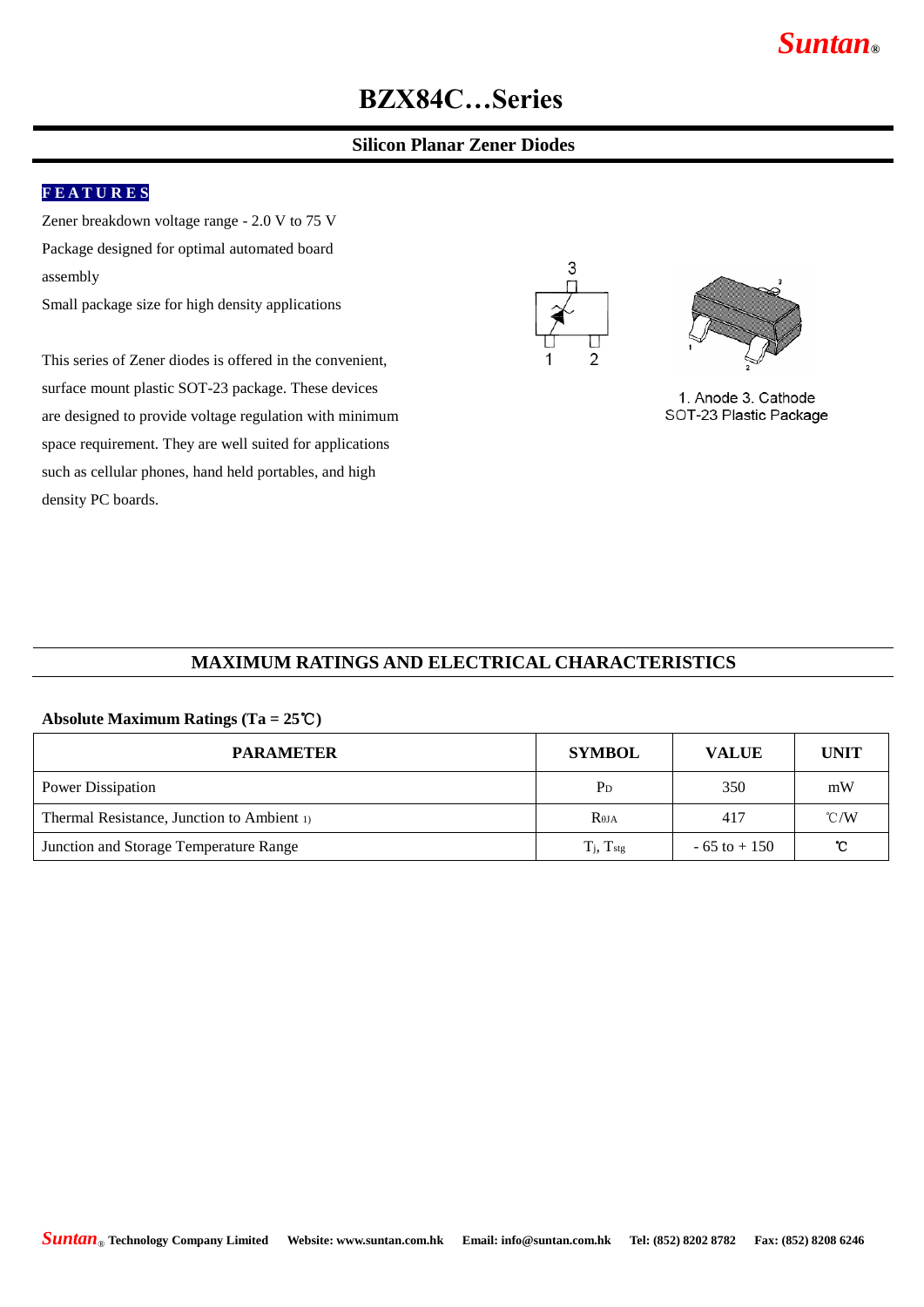## **Silicon Planar Zener Diodes BZX84C…Series**

|                  |                    |                |                                   |                |         | <b>Electrical Unaracteristics</b> ( $I_a = Z5$ U unless otherwise noted, $YF \le 0.9$ V at $F = 10$ mA) |                 |                 |                   |                  |
|------------------|--------------------|----------------|-----------------------------------|----------------|---------|---------------------------------------------------------------------------------------------------------|-----------------|-----------------|-------------------|------------------|
|                  |                    | Marking Code   | Zener Voltage Range <sup>1)</sup> |                |         | Dynamic Impedance                                                                                       |                 | Reverse Current |                   |                  |
| Type             | (Code 1 or Code 2) |                | $V_{ZT}$                          |                | at Izr  | Zz                                                                                                      | at Izr          | $I_{R}$         | at V <sub>R</sub> |                  |
|                  | Code 1             | Code 2         | Nom.(V)                           | Min.(V)        | Max.(V) | (mA)                                                                                                    | Max. $(\Omega)$ | (mA)            | Max. $(\mu A)$    | (V)              |
| BZX84C2V0        | $\rm A8$           | $\equiv$       | 2                                 | 1.8            | 2.15    | $5\overline{)}$                                                                                         | 100             | $5\overline{)}$ | 120               | 0.5              |
| <b>BZX84C2V2</b> | B <sub>8</sub>     | $\equiv$       | 2.2                               | 2.08           | 2.33    | 5                                                                                                       | 100             | 5               | 120               | 0.7              |
| BZX84C2V4        | C8                 | Z11            | 2.4                               | 2.2            | 2.6     | $\mathfrak{S}$                                                                                          | 100             | $\mathfrak{S}$  | 50                | $\mathbf{1}$     |
| <b>BZX84C2V7</b> | D <sub>8</sub>     | Z12            | 2.7                               | 2.5            | 2.9     | $5\overline{)}$                                                                                         | 100             | 5               | 20                | $\mathbf{1}$     |
| BZX84C3V0        | $\rm E8$           | Z13            | $\mathfrak{Z}$                    | $2.8\,$        | 3.2     | $\mathfrak{S}$                                                                                          | 95              | 5               | 10                | $\mathbf{1}$     |
| BZX84C3V3        | F8                 | Z14            | 3.3                               | 3.1            | 3.5     | $\mathfrak{S}$                                                                                          | 95              | 5               | $\mathfrak{S}$    | $\mathbf{1}$     |
| BZX84C3V6        | H8                 | Z15            | 3.6                               | 3.4            | 3.8     | $\mathfrak{S}$                                                                                          | 90              | 5               | 5                 | $\mathbf{1}$     |
| BZX84C3V9        | J8                 | Z16            | 3.9                               | 3.7            | 4.1     | $\mathfrak{S}$                                                                                          | 90              | $\mathfrak{S}$  | $\mathfrak{Z}$    | $\mathbf{1}$     |
| BZX84C4V3        | K8                 | Z17            | 4.3                               | $\overline{4}$ | 4.6     | $\mathfrak{S}$                                                                                          | 90              | 5               | $\mathfrak{Z}$    | $\mathbf{1}$     |
| <b>BZX84C4V7</b> | M8                 | Z1             | 4.7                               | 4.4            | 5       | $\mathfrak{S}$                                                                                          | 80              | 5               | $\mathfrak{Z}$    | $\sqrt{2}$       |
| <b>BZX84C5V1</b> | N8                 | Z <sub>3</sub> | 5.1                               | 4.8            | 5.4     | $\sqrt{5}$                                                                                              | 60              | 5               | $\sqrt{2}$        | $\sqrt{2}$       |
| BZX84C5V6        | P <sub>8</sub>     | Z <sub>3</sub> | 5.6                               | 5.2            | 6       | $\mathfrak{S}$                                                                                          | 40              | $5\overline{)}$ | 1                 | $\sqrt{2}$       |
| BZX84C6V2        | R8                 | $\rm Z4$       | 6.2                               | 5.8            | 6.6     | 5                                                                                                       | 10              | 5               | $\mathfrak{Z}$    | $\overline{4}$   |
| BZX84C6V8        | $\rm X8$           | Z <sub>5</sub> | 6.8                               | 6.4            | $7.2\,$ | 5                                                                                                       | 15              | 5               | $\sqrt{2}$        | $\overline{4}$   |
| <b>BZX84C7V5</b> | $\rm Y8$           | Z <sub>6</sub> | 7.5                               | $\tau$         | 7.9     | 5                                                                                                       | 15              | 5               | $\mathbf{1}$      | $\mathfrak{S}$   |
| <b>BZX84C8V2</b> | ${\bf Z}8$         | ${\bf Z7}$     | 8.2                               | $7.7\,$        | 8.7     | 5                                                                                                       | 15              | 5               | 0.7               | $\mathfrak{S}$   |
| BZX84C9V1        | A9                 | Z8             | 9.1                               | 8.5            | 9.6     | 5                                                                                                       | 15              | 5               | 0.5               | 6                |
| <b>BZX84C10</b>  | <b>B</b> 9         | Z9             | 10                                | 9.4            | 10.6    | 5                                                                                                       | 20              | 5               | 0.2               | $\boldsymbol{7}$ |
| <b>BZX84C11</b>  | C9                 | Y1             | 11                                | 10.4           | 11.6    | 5                                                                                                       | 20              | 5               | 0.1               | $\,8\,$          |
| <b>BZX84C12</b>  | D <sup>9</sup>     | Y2             | 12                                | 11.4           | 12.7    | 5                                                                                                       | 25              | 5               | 0.1               | $\,8\,$          |
| <b>BZX84C13</b>  | E9                 | Y3             | 13                                | 12.4           | 14.1    | 5                                                                                                       | 30              | 5               | 0.1               | $8\,$            |
| <b>BZX84C15</b>  | F <sub>9</sub>     | Y4             | 15                                | 13.8           | 15.6    | 5                                                                                                       | 30              | 5               | 0.05              | 10.5             |
| <b>BZX84C16</b>  | H9                 | Y5             | 16                                | 15.3           | 17.1    | 5                                                                                                       | 40              | 5               | 0.05              | 11.2             |
| <b>BZX84C18</b>  | J <sub>9</sub>     | Y6             | $18\,$                            | 16.8           | 19.1    | 5                                                                                                       | 45              | 5               | 0.05              | 12.6             |
| <b>BZX84C20</b>  | K <sub>9</sub>     | $\rm Y7$       | $20\,$                            | 18.8           | 21.2    | 5                                                                                                       | 55              | 5               | 0.05              | 14               |
| <b>BZX84C22</b>  | M9                 | Y8             | 22                                | 20.8           | 23.3    | 5                                                                                                       | 55              | 5               | 0.05              | 15.4             |
| <b>BZX84C24</b>  | N9                 | Y9             | 24                                | 22.8           | 25.6    | 5                                                                                                       | 70              | 5               | 0.05              | 16.8             |
| <b>BZX84C27</b>  | P <sub>9</sub>     | Y10            | 27                                | 25.1           | 28.9    | $\overline{c}$                                                                                          | 80              | $\overline{2}$  | 0.05              | 18.9             |
| <b>BZX84C30</b>  | R9                 | Y11            | 30                                | 28             | 32      | $\overline{c}$                                                                                          | 80              | $\overline{2}$  | 0.05              | 21               |
| <b>BZX84C33</b>  | X9                 | Y12            | 33                                | 31             | 35      | $\overline{2}$                                                                                          | 80              | 2               | 0.05              | 23.1             |
| <b>BZX84C36</b>  | Y9                 | Y143           | 36                                | 34             | 38      | $\overline{c}$                                                                                          | 90              | $\overline{2}$  | 0.05              | 25.2             |
| <b>BZX84C39</b>  | Z9                 | Y14            | 39                                | 37             | 41      | $\overline{c}$                                                                                          | 130             | 2               | 0.05              | 27.3             |
| <b>BZX84C43</b>  | A <sub>0</sub>     | Y15            | 43                                | 40             | 46      | $\overline{c}$                                                                                          | 150             | $\overline{c}$  | 0.05              | 30.1             |
| <b>BZX84C47</b>  | B <sub>0</sub>     | Y16            | 47                                | 44             | 50      | $\overline{c}$                                                                                          | 170             | $\overline{2}$  | 0.05              | 32.9             |
| <b>BZX84C51</b>  | C <sub>0</sub>     | Y17            | 51                                | 48             | 54      | $\overline{c}$                                                                                          | 180             | $\overline{c}$  | 0.05              | 35.7             |
| <b>BZX84C56</b>  | D <sub>0</sub>     | Y18            | 56                                | 52             | 60      | $\overline{c}$                                                                                          | 200             | $\overline{2}$  | 0.05              | 39.2             |
| <b>BZX84C62</b>  | E0                 | Y19            | 62                                | 58             | 66      | $\overline{c}$                                                                                          | 215             | $\overline{c}$  | 0.05              | 43.4             |
| <b>BZX84C68</b>  | F <sub>0</sub>     | Y20            | 68                                | 64             | 72      | $\overline{c}$                                                                                          | 240             | $\overline{c}$  | 0.05              | 47.6             |
| <b>BZX84C75</b>  | H <sub>0</sub>     | Y21            | 75                                | 70             | 79      | $\overline{c}$                                                                                          | 255             | $\overline{c}$  | 0.05              | 52.5             |

#### **Electrical Characteristics** ( $T_a = 25^\circ \text{C}$  unless otherwise noted,  $V_F < 0.9 \text{ V}$  at IF = 10 mA)

<sup>1)</sup> Tested with pulses tp = 20 ms.